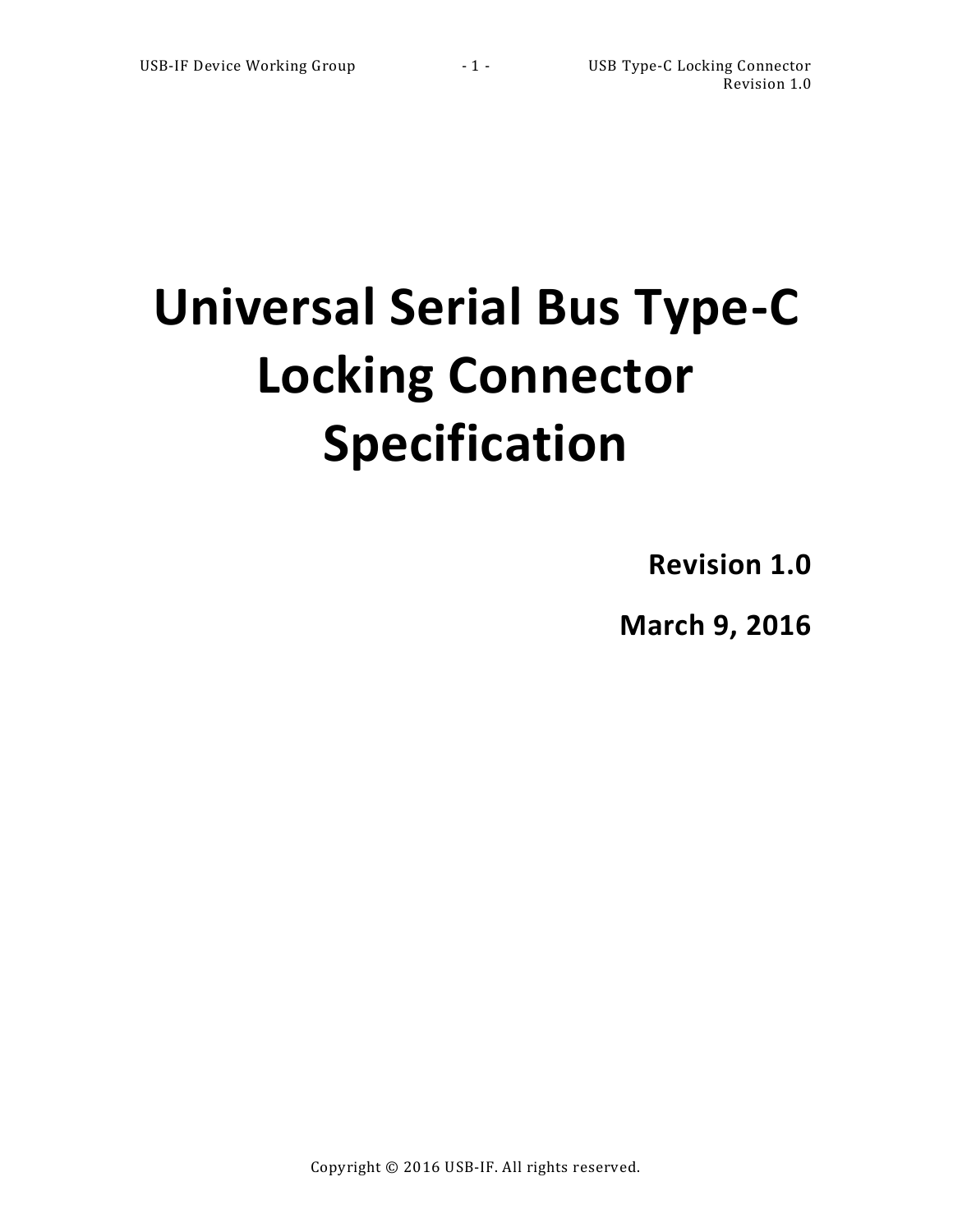# **Copyright © 2016, USB Implementers Forum, Inc. All rights reserved.**

A LICENSE IS HEREBY GRANTED TO REPRODUCE THIS SPECIFICATION FOR INTERNAL USE ONLY. NO OTHER LICENSE, EXPRESS OR IMPLIED, BY ESTOPPEL OR OTHERWISE, IS GRANTED OR INTENDED HEREBY.

USB-IF AND THE AUTHORS OF THIS SPECIFICATION EXPRESSLY DISCLAIM ALL LIABILITY FOR INFRINGEMENT OF INTELLECTUAL PROPERTY RIGHTS, RELATING TO IMPLEMENTATION OF INFORMATION IN THIS SPECIFICATION. USB-IF AND THE AUTHORS OF THIS SPECIFICATION ALSO DO NOT WARRANT OR REPRESENT THAT SUCH IMPLEMENTATION(S) WILL NOT INFRINGE THE INTELLECTUAL PROPERTY RIGHTS OF OTHERS.

THIS SPECIFICATION IS PROVIDED "AS IS" AND WITH NO WARRANTIES, EXPRESS OR IMPLIED, STATUTORY OR OTHERWISE. ALL WARRANTIES ARE EXPRESSLY DISCLAIMED. NO WARRANTY OF MERCHANTABILITY, NO WARRANTY OF NON-INFRINGEMENT, NO WARRANTY OF FITNESS FOR ANY PARTICULAR PURPOSE, AND NO WARRANTY ARISING OUT OF ANY PROPOSAL, SPECIFICATION, OR SAMPLE.

IN NO EVENT WILL USB-IF OR USB-IF MEMBERS BE LIABLE TO ANOTHER FOR THE COST OF PROCURING SUBSTITUTE GOODS OR SERVICES, LOST PROFITS, LOSS OF USE, LOSS OF DATA OR ANY INCIDENTAL, CONSEQUENTIAL, INDIRECT, OR SPECIAL DAMAGES, WHETHER UNDER CONTRACT, TORT, WARRANTY, OR OTHERWISE, ARISING IN ANY WAY OUT OF THE USE OF THIS SPECIFICATION, WHETHER OR NOT SUCH PARTY HAD ADVANCE NOTICE OF THE POSSIBILITY OF SUCH DAMAGES.

All product names are trademarks, registered trademarks, or service ma rks of their respective owners.

Please send comments via electronic mail to **techadmin@usb,org**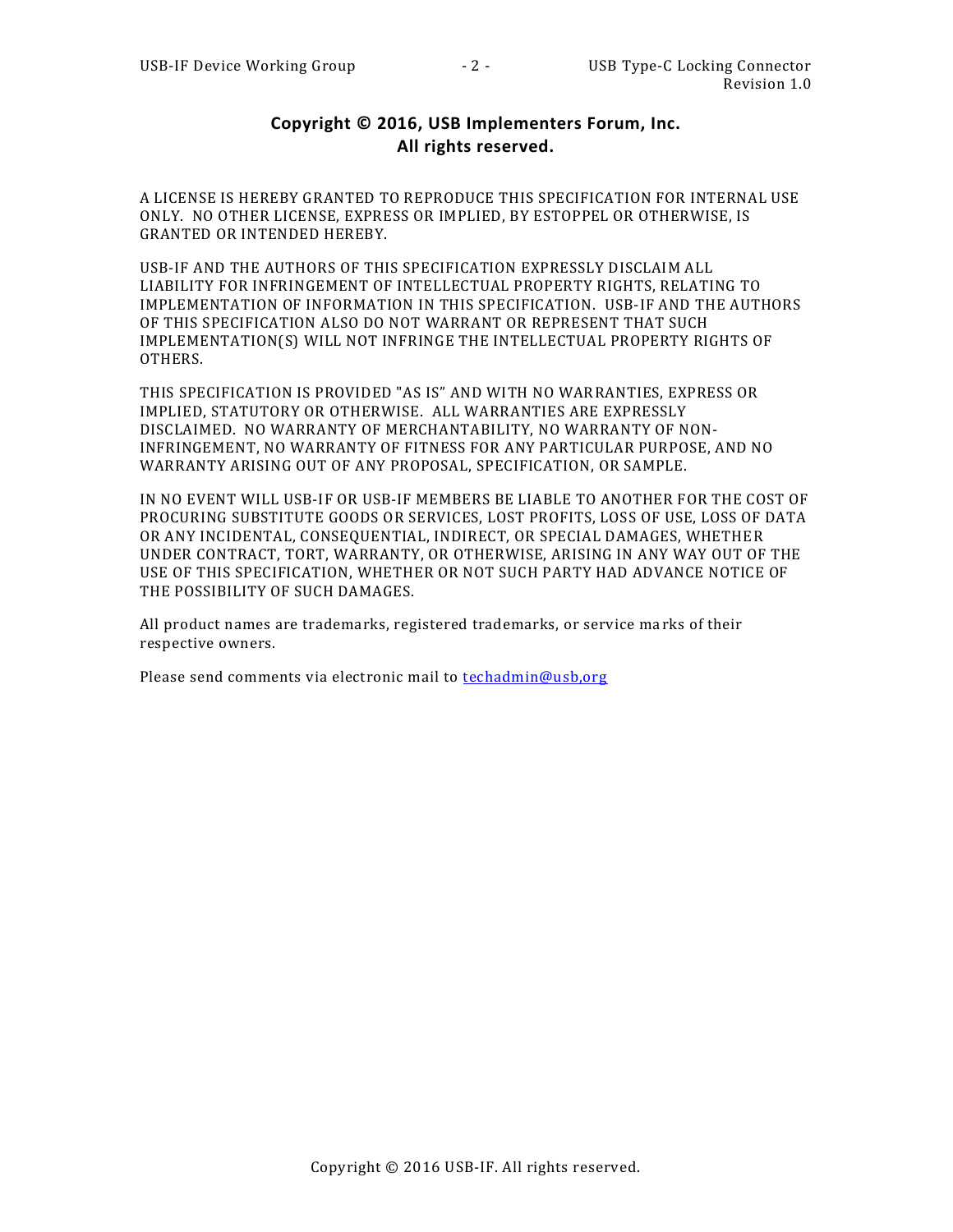## CONTENTS

| $\label{prop:1} \mbox{Introduction} \,\, \ldots \,\, \ldots \,\, \ldots \,\, \ldots \,\, \ldots \,\, \ldots \,\, \ldots \,\, \ldots \,\, \ldots \,\, \ldots \,\, \ldots \,\, \ldots \,\, \ldots \,\, \ldots \,\, \ldots \,\, \ldots \,\, \ldots \,\, \ldots \,\, \ldots \,\, \ldots \,\, \ldots \,\, \ldots \,\, \ldots \,\, \ldots \,\, \ldots \,\, \ldots \,\, \ldots \,\, \ldots \,\, \ldots \,\, \ldots \,\, \ldots \,\, \ldots \,\, \ldots \,\, \ldots \,\,$<br>$\mathbf{1}$ |                                                                                                                                                                                                                                                                                                                                               |  |  |  |  |  |
|-----------------------------------------------------------------------------------------------------------------------------------------------------------------------------------------------------------------------------------------------------------------------------------------------------------------------------------------------------------------------------------------------------------------------------------------------------------------------------------|-----------------------------------------------------------------------------------------------------------------------------------------------------------------------------------------------------------------------------------------------------------------------------------------------------------------------------------------------|--|--|--|--|--|
|                                                                                                                                                                                                                                                                                                                                                                                                                                                                                   | ${\bf Purpose}\dots{\bf 16.} {\bf 6.} {\bf 17.} {\bf 18.} {\bf 19.} {\bf 10.} {\bf 10.} {\bf 11.} {\bf 12.} {\bf 13.} {\bf 14.} {\bf 15.} {\bf 16.} {\bf 17.} {\bf 18.} {\bf 19.} {\bf 19.} {\bf 19.} {\bf 19.} {\bf 19.} {\bf 19.} {\bf 19.} {\bf 19.} {\bf 19.} {\bf 19.} {\bf 19.} {\bf 19.} {\bf 19.} {\bf 19.} {\bf 19.} {\bf 19$<br>1.1 |  |  |  |  |  |
| 1.2                                                                                                                                                                                                                                                                                                                                                                                                                                                                               |                                                                                                                                                                                                                                                                                                                                               |  |  |  |  |  |
| 1.3<br>1.4                                                                                                                                                                                                                                                                                                                                                                                                                                                                        |                                                                                                                                                                                                                                                                                                                                               |  |  |  |  |  |
|                                                                                                                                                                                                                                                                                                                                                                                                                                                                                   |                                                                                                                                                                                                                                                                                                                                               |  |  |  |  |  |
|                                                                                                                                                                                                                                                                                                                                                                                                                                                                                   |                                                                                                                                                                                                                                                                                                                                               |  |  |  |  |  |
|                                                                                                                                                                                                                                                                                                                                                                                                                                                                                   |                                                                                                                                                                                                                                                                                                                                               |  |  |  |  |  |
|                                                                                                                                                                                                                                                                                                                                                                                                                                                                                   | 1.5                                                                                                                                                                                                                                                                                                                                           |  |  |  |  |  |
| 2                                                                                                                                                                                                                                                                                                                                                                                                                                                                                 |                                                                                                                                                                                                                                                                                                                                               |  |  |  |  |  |
| 3                                                                                                                                                                                                                                                                                                                                                                                                                                                                                 |                                                                                                                                                                                                                                                                                                                                               |  |  |  |  |  |
|                                                                                                                                                                                                                                                                                                                                                                                                                                                                                   | 3.1                                                                                                                                                                                                                                                                                                                                           |  |  |  |  |  |
|                                                                                                                                                                                                                                                                                                                                                                                                                                                                                   | 3.2                                                                                                                                                                                                                                                                                                                                           |  |  |  |  |  |
|                                                                                                                                                                                                                                                                                                                                                                                                                                                                                   |                                                                                                                                                                                                                                                                                                                                               |  |  |  |  |  |

# FIGURES

| Figure 3-2 Threaded Hole Location Relative To Receptacle For The Single Screw Version 9 |  |
|-----------------------------------------------------------------------------------------|--|
|                                                                                         |  |
| Figure 3-4 Threaded Hole Location Relative To Receptacle For The Dual Screw Version11   |  |
|                                                                                         |  |
|                                                                                         |  |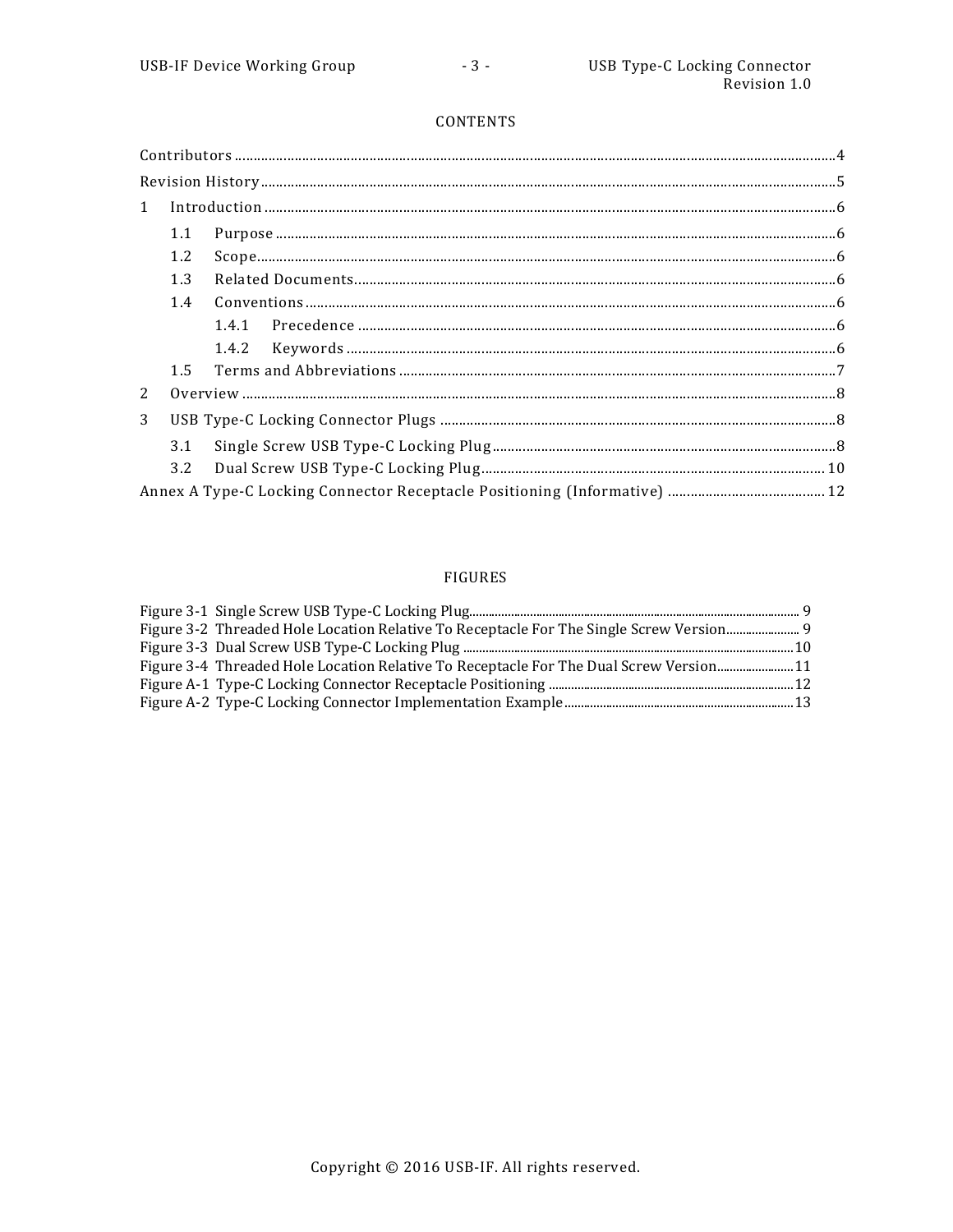# **Contributors**

| Conrad Choy              | ACON, Advanced-Connectek, Inc.                 |
|--------------------------|------------------------------------------------|
| Vicky Chuang             | ACON, Advanced-Connectek, Inc.                 |
| Steve Sedio              | ACON, Advanced-Connectek, Inc.                 |
| Brian Shih               | Allion Labs, Inc.                              |
| Mahmoud Amini            | Apple                                          |
| Colin Whitby-Strevens    | Apple                                          |
| Hsiao-Ping Jennifer Tsai | Apple                                          |
| Friedrich Dierks         | Basler AG                                      |
| Tiffany Hsiao            | Bizlink Technology, Inc.                       |
| William Juan             | Bizlink Technology, Inc.                       |
| Weichung Ooi             | Bizlink Technology, Inc.                       |
| Yiwei Wang               | Chrontel, Inc.                                 |
| Masganas, George         | Contech Research, Inc.                         |
| Chet Dayal               | Corning Optical Communications LLC             |
| Ian McKay                | Corning Optical Communications LLC             |
| David Meyers             | Dell Inc                                       |
| Roy Ting                 | Elka International Ltd.                        |
| Feng Hangiang            | EverPro Technologies Company, Ltd.             |
| Jiang Hui                | EverPro Technologies Company, Ltd.             |
| Zhang Quanbin            | EverPro Technologies Company, Ltd.             |
| Zhou Yihuan              | EverPro Technologies Company, Ltd.             |
| Lewis Zhang              | EverPro Technologies Company, Ltd.             |
| William Northey          | <b>FCI Electronics</b>                         |
| Fred Fons                | Foxconn / Hon Hai                              |
| Terry Little             | Foxconn / Hon Hai                              |
| Takahisa Otsuji          | Hosiden Corporation                            |
| Dai Inomata              | Japan Aviation Electronics Industry Ltd. (JAE) |
| Yoshihide Kuroki         | Japan Aviation Electronics Industry Ltd. (JAE) |
| Toshiyuki Nakamura       | Japan Aviation Electronics Industry Ltd. (JAE) |
| Mark Saubert             | Japan Aviation Electronics Industry Ltd. (JAE) |
| Toshio Shimoyama         | Japan Aviation Electronics Industry Ltd. (JAE) |
| Yukitaka Tanaka          | Japan Aviation Electronics Industry Ltd. (JAE) |
| Gregory Young            | I-PEX (Dai-ichi Seiko)                         |
| Salyl Bhagwat            | Intel Corporation                              |
| Christine Krause         | <b>Intel Corporation</b>                       |
| Xiang Li                 | <b>Intel Corporation</b>                       |
| Yun Ling                 | Intel Corporation                              |
| Li Yuan                  | <b>Intel Corporation</b>                       |
| Alan Kinningham          | Luxshare-ICT                                   |
| John lin                 | Luxshare-ICT                                   |
| Pat Young                | Luxshare-ICT                                   |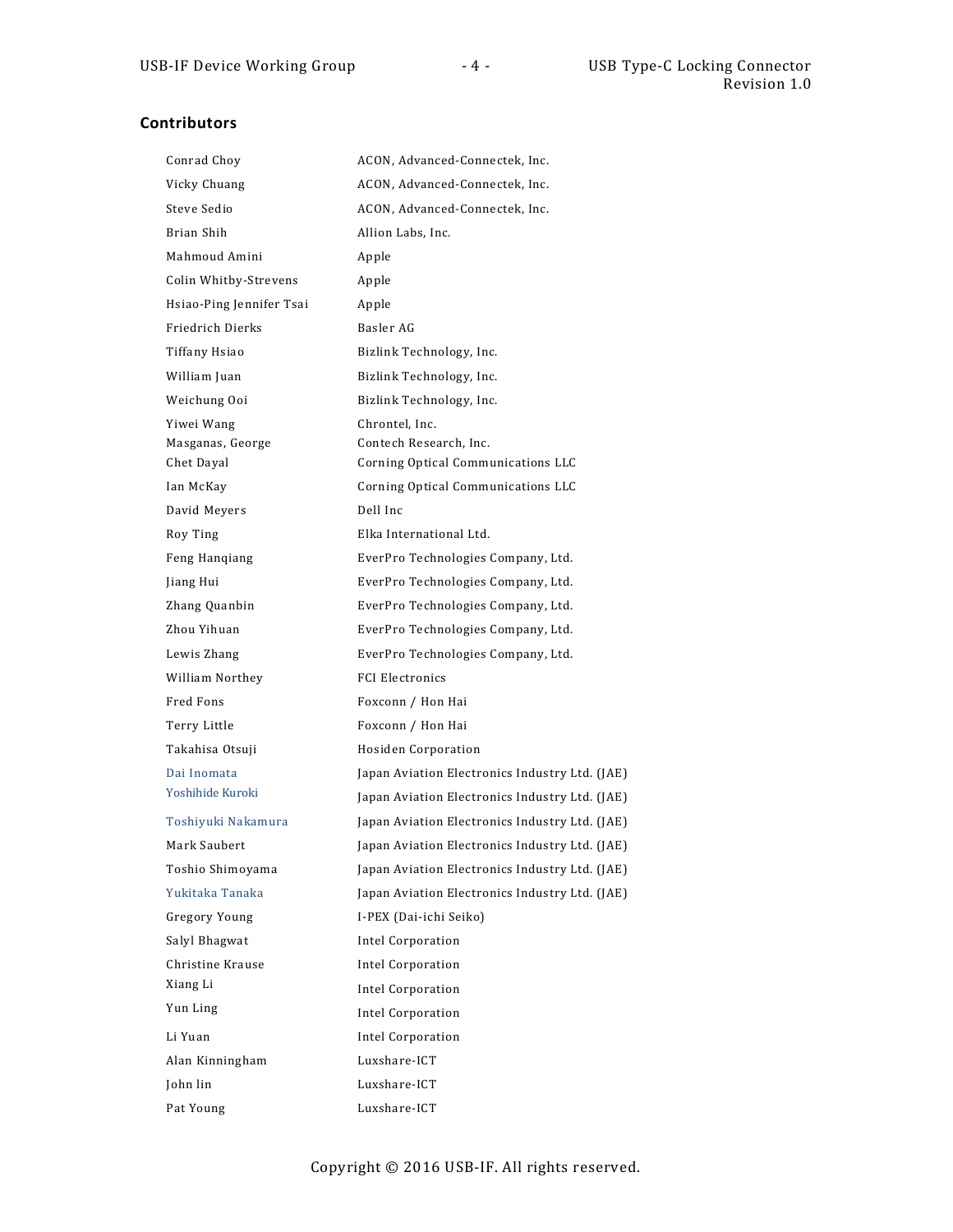| Jim Berry       | National Instruments         |                 |
|-----------------|------------------------------|-----------------|
| Eric Gross      | National Instruments         |                 |
| Chris Rake      | National Instruments         |                 |
| Alan Li         | Newnex Technology Corp.      |                 |
| Sam Liu         | Newnex Technology Corp.      |                 |
| Harrison Xie    | Newnex Technology Corp.      |                 |
| Fuwen Xu        | Newnex Technology Corp.      |                 |
| Ed Green        | Palpilot International Corp. |                 |
| Vlad Goldenberg | Point grey Research Inc.     |                 |
| Alvin Cox       | Seagate Technology LLC       | CabCon-WG Chair |
| Naoyuki Ono     | SMK Manufacturing Inc.       |                 |
| Jeff Mason      | TE Connectivity LTD          |                 |

# **Revision History**

| Revision | Date          | <b>Description</b>      |
|----------|---------------|-------------------------|
| 1.0      | March 9, 2016 | First published version |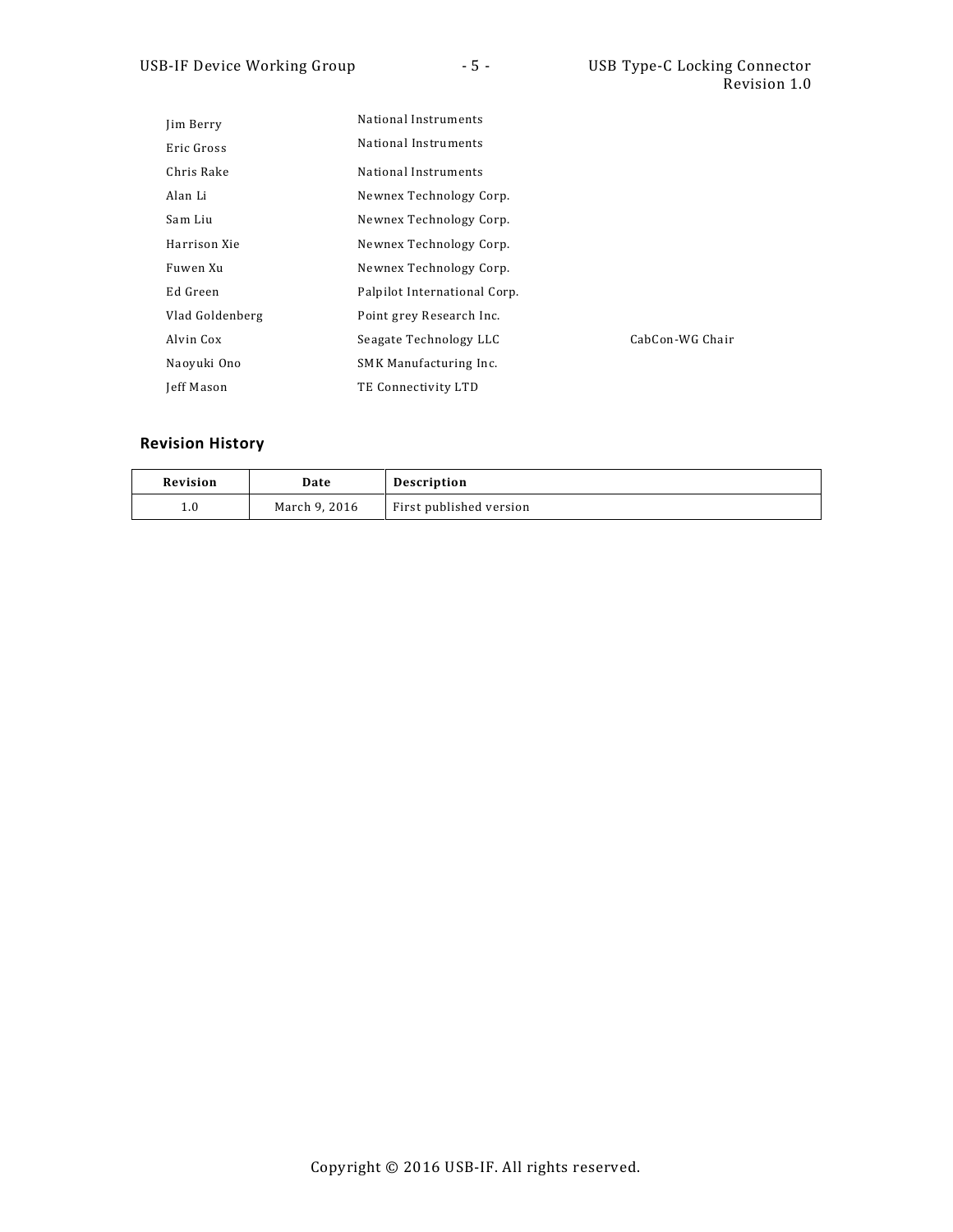## <span id="page-5-0"></span>**1 Introduction**

#### **1.1 Purpose**

This specification defines the mechanical requirements for USB Type-C plug connectors and the guidelines for the Type-C receptacle mounting configuration to provide a standardized screw lock mechanism for USB Type-C connectors and cables.

The USB Type-C Cable and Connector Specification defines a new receptacle, plug, cable and detection mechanisms that are compatible with existing USB interface electrical and functional specifications. This specification in conjunction with the USB Type-C Cable and Connector Specification define the following to provide standardized screw locking mechanisms for the USB Type-C plug:

- USB Type-C plug connector with a single locking screw
- USB Type-C plug connector with dual locking screws
- Guidelines for configuration of mounting screw hole(s) relative to the USB Type-C receptacle

#### **1.2 Scope**

This specification is intended as a supplement to the existing USB 2.0, USB 3.1 and USB Type-C specifications. It addresses only the elements required to implement and support the USB Type-C receptacles, plugs, and cables with locking hardware.

Normative information is provided to allow interoperability of components designed to this specification. Informative information, when provided, may illustrate possible design implementations. Related Documents

## **1.3 Related Documents**

| <b>USB 2.0</b> | Universal Serial Bus Revision 2.0 Specification               |
|----------------|---------------------------------------------------------------|
|                | This includes the entire document release package.            |
|                | http://www.usb.org/developers/docs/usb20_docs                 |
| <b>USB 3.1</b> | Universal Serial Bus Revision 3.1 Specification               |
|                | This includes the entire document release package.            |
|                | http://www.usb.org/developers/docs                            |
| USB Type-C     | Universal Serial Bus Type-C Cable and Connector Specification |
|                | This includes the entire document release package.            |
|                | http://www.usb.org/developers/usbtypec                        |
|                |                                                               |

## **1.4 Conventions**

#### **1.4.1 Precedence**

If there is a conflict between text, figures, and tables, the precedence shall be tables, figures, and then text.

#### **1.4.2 Keywords**

#### **1.4.2.1 Informative**

Informative is a keyword that describes information with this specification that intends to discuss and clarify requirements and features as opposed to mandating them.

## **1.4.2.2 May**

May is a keyword that indicates a choice with no implied preference.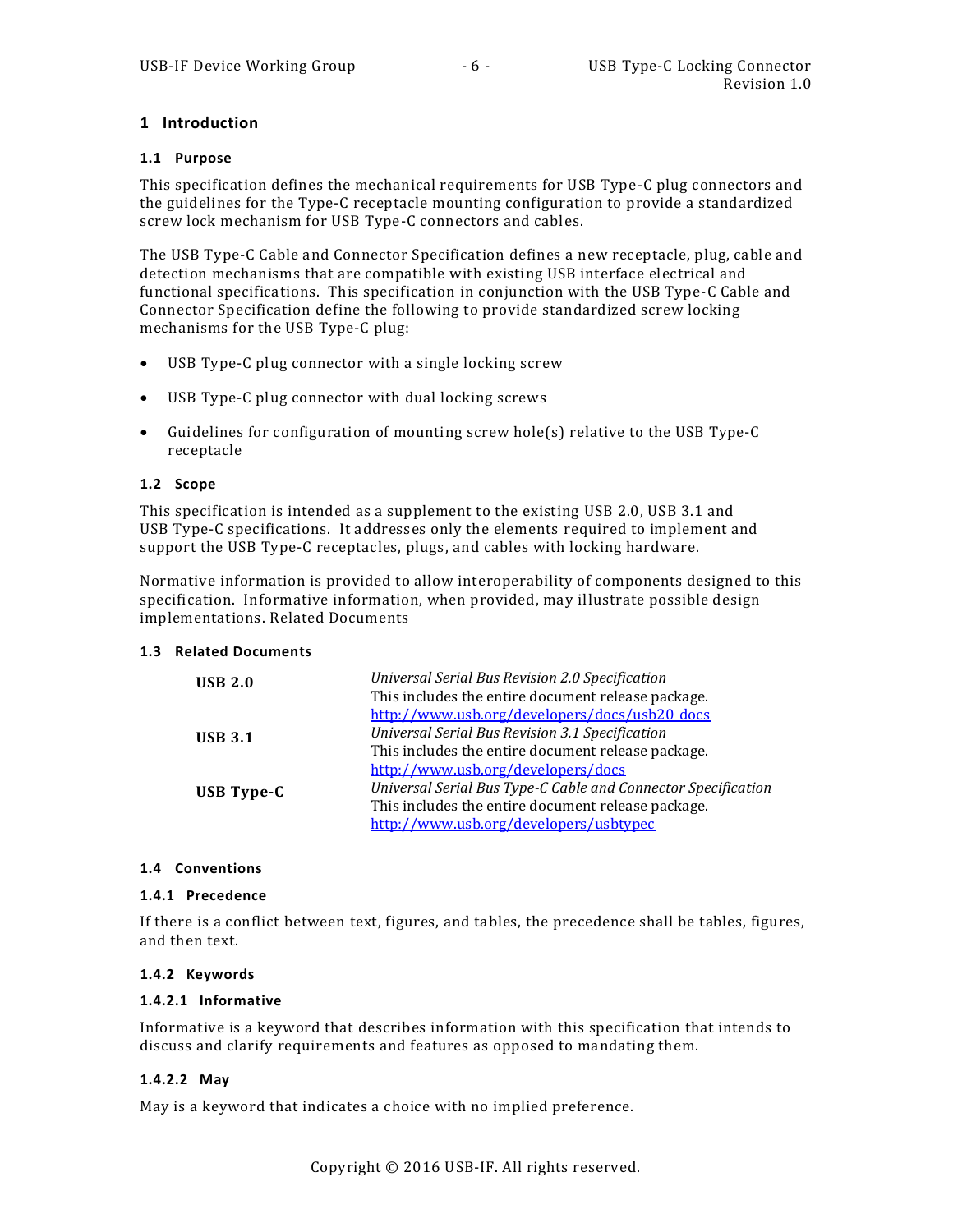## **1.4.2.3 N/A**

N/A is a keyword that indicates that a field or value is not applicable and has no defined value and shall not be checked or used by the recipient.

#### **1.4.2.4 Normative**

Normative is a keyword that describes features that are mandated by this specification.

#### **1.4.2.5 Optional**

Optional is a keyword that describes features not mandated by this specification. However, if an optional feature is implemented, the feature shall be implemented as defined by this specification (optional normative).

#### **1.4.2.6 Reserved**

Reserved is a keyword indicating reserved bits, bytes, words, fields, and code values that are set-aside for future standardization. Their use and interpretation may be specified by future extensions to this specification and, unless otherwise stated, shall not be utilized or adapted by vendor implementation. A reserved bit, byte, word, or field shall be set to zero by the sender and shall be ignored by the receiver. Reserved field values shall not be sent by the sender and, if received, shall be ignored by the receiver.

#### **1.4.2.7 Shall**

Shall is a keyword indicating a mandatory (normative) requirement. Designers are mandated to implement all such requirements to ensure interoperability with oth er compliant Devices.

#### **1.4.2.8 Should**

Should is a keyword indicating flexibility of choice with a preferred alternative. Equivalent to the phrase "it is recommended that".

#### **1.5 Terms and Abbreviations**

**Term Description** overmold Overmold is the term used in this specification to describe the body of the plug connector behind the mating interface shell. The term does not imply a particular manufacturing process, material, or feature hardness.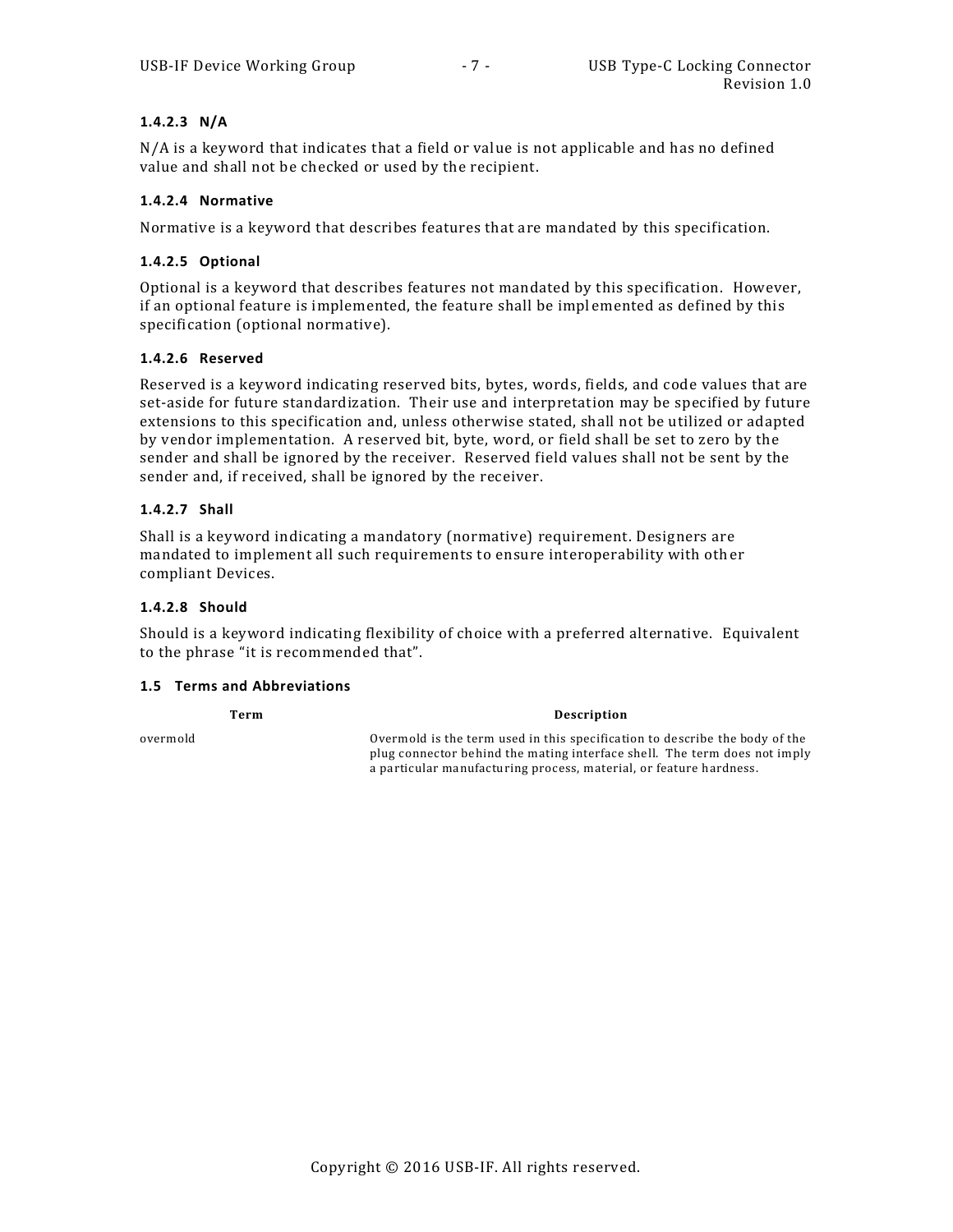## <span id="page-7-0"></span>**2 Overview**

This section is an overview of the contents of this document and provides a brief summary of each of the subsequent sections.

Section [1](#page-5-0) defines the purpose of this specification and includes the scope, a list of related specifications, and definitions for terms and abbreviations that have a specific meaning in the context of this specification.

Section [2](#page-7-0) provides a summary of each section.

Section [3](#page-7-1) provides normative information regarding the physical attributes of the USB Type - C plug locking connectors.

[Annex](#page-11-1) A provides an informative guide for mounting of the USB Type-C receptacle relative to the locking screw mounting holes.

## <span id="page-7-1"></span>**3 USB Type-C Locking Connector Plugs**

This section supplements the *USB Type-C Cable and Connector Specification* by defining the dimensions for screw lock variations of the Type-C plug connector. There are two variants of the locking connector defined:

- USB Type-C plug with single locking screw
- USB Type-C plug with dual locking screws

The basic USB Type-C plug connector is defined by the *USB Type-C Cable and Connector Specification*. The dimensions defined by this specification are used in conjunction with the USB Type-C base specification to provide two standardized locking connector design options and to provide a means for USB-IF to certify the USB Type-C plug connectors with locking screws.

The locking screws of the USB Type-C locking plugs are fully retractable so that that the plug may be plugged into an application using a USB Type-C receptacle that does not support the locking screw function.

## **3.1 Single Screw USB Type-C Locking Plug**

The single screw USB Type-C plug connector is defined for applications that may have restricted width for the locking screws. If the application provides only one threaded hole with respect the receptacle location, then the USB Type-C plug connector is electrically functional in either mated orientation but the locking mechanism is functional in only one mated orientation. If the application provides threaded holes both above and below the receptacle, then the single screw version may be locked in either mating orientation.

The single screw USB Type-C locking plug shall comply with the dimensions defined in the *USB Type-C Cable and Connector Specification* with the exceptions defined in [Figure 3-1](#page-8-0) for the overmold and locking screw. The following requirements also apply to the implementation:

- A. The locking screw shall extend to the dimension defined in [Figure 3-1](#page-8-0) and retract to be flush or below the overmold surface to support mating to non-locking implementations.
- B. The location and float of the locking screw shall allow the locking screw to mount to a threaded hole located in the position defined in [Figure 3-2.](#page-8-1)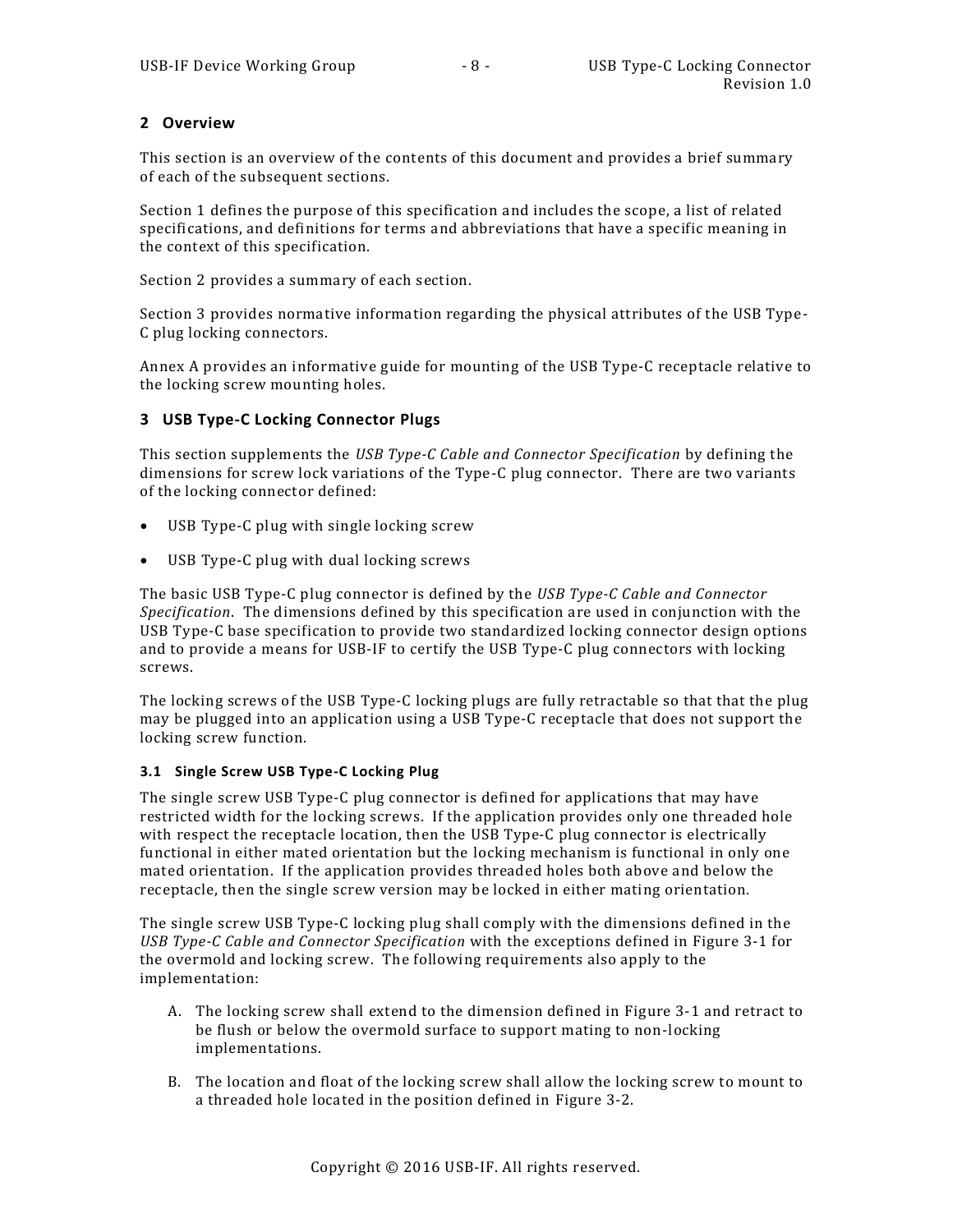C. The overmold dimensions specified in [Figure 3-1](#page-8-0) define the maximum envelope for the single screw USB Type-C locking plug. The exact shape of the overmold is vendor specific.



<span id="page-8-0"></span>

<span id="page-8-1"></span>**Figure 3-2 Threaded Hole Location Relative To Receptacle For The Single Screw Version**

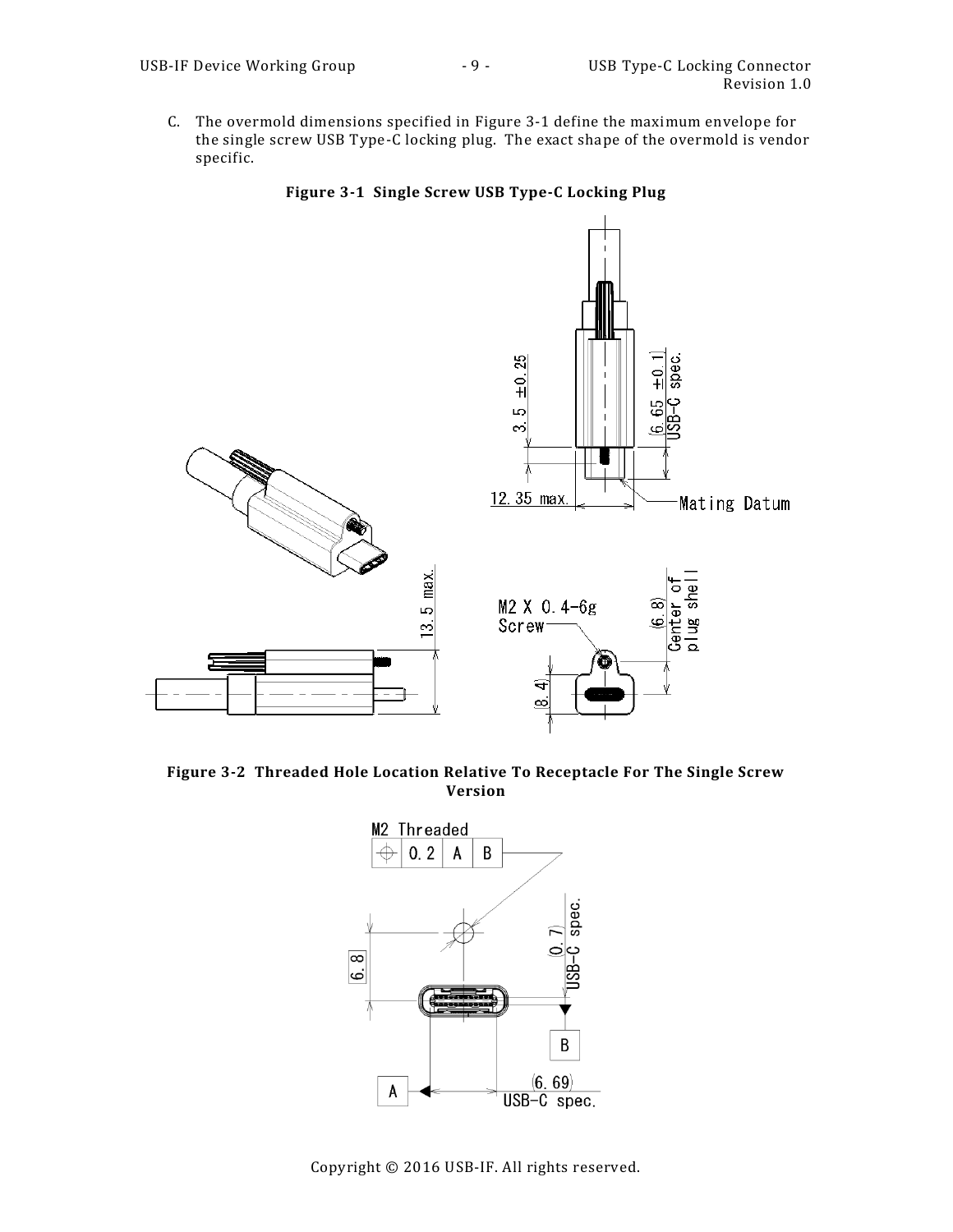#### **3.2 Dual Screw USB Type-C Locking Plug**

The dual screw USB Type-C plug connector is defined for applications that may have restricted height or that may require the additional securing capability provided by a second locking screw. The dual screw version may be locked in either mating orientation.

The dual screw USB Type-C locking plug shall comply with the dimensions defined in the *USB Type-C Cable and Connector Specification* with the exceptions defined in [Figure 3-3](#page-9-0) for the overmold and locking screws. The following requirements also apply to the implementation:

- A. The locking screws shall extend to the dimension defined in [Figure 3-3](#page-9-0) and retract to be flush or below the overmold surface to support mating to non-locking implementations.
- B. The location and float of the locking screws shall allow the locking screws to mount to threaded holes located in the positions defined in [Figure 3-4.](#page-10-0)
- C. The overmold dimensions specified in [Figure 3-3](#page-9-0) define the maximum envelope for the dual screw USB Type-C locking plug. The exact shape of the overmold is vendor specific.

<span id="page-9-0"></span>

**Figure 3-3 Dual Screw USB Type-C Locking Plug**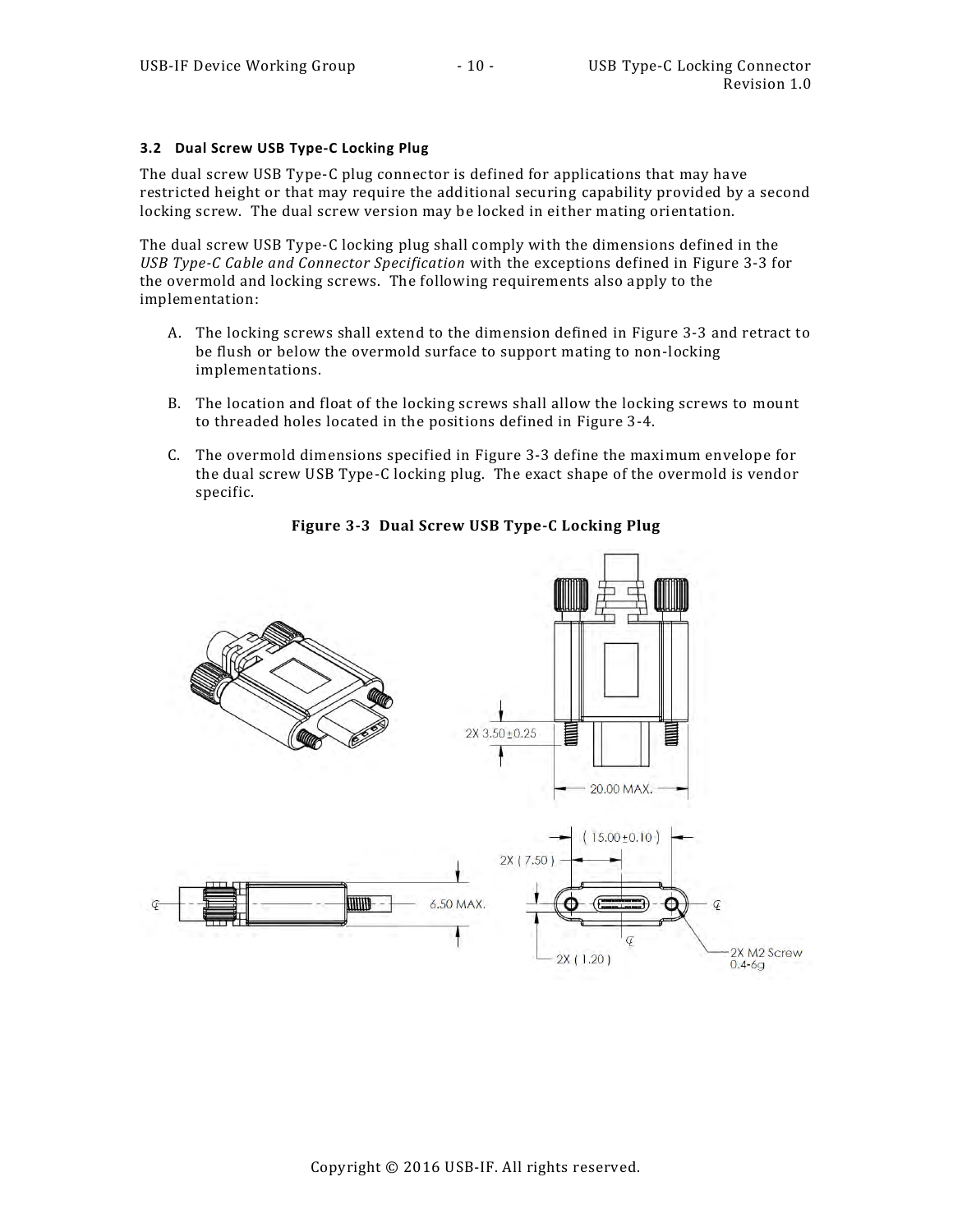

# <span id="page-10-0"></span>**Figure 3-4 Threaded Hole Location Relative To Receptacle For The Dual Screw Version**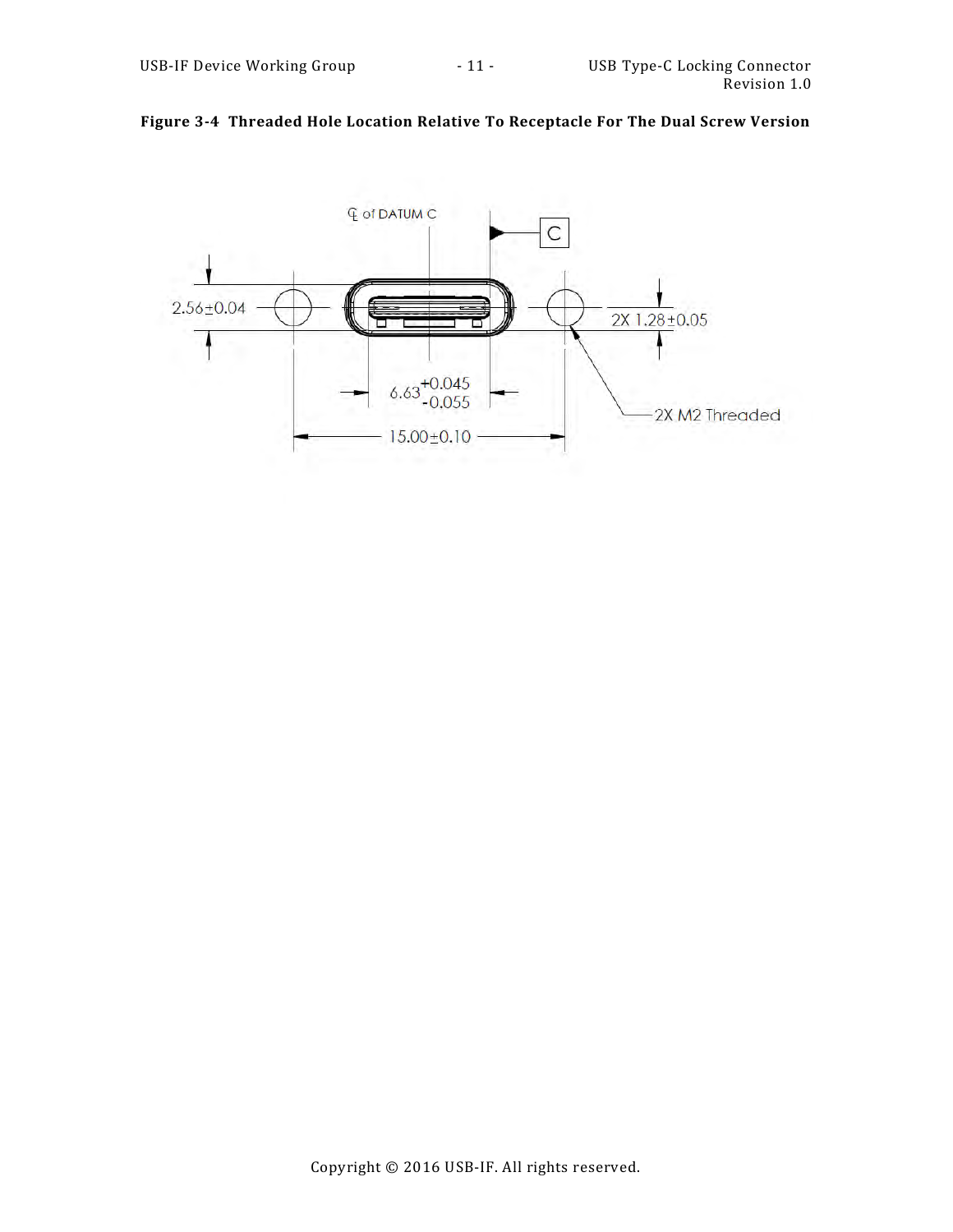## <span id="page-11-1"></span>**Annex A Type-C Locking Connector Receptacle Positioning (Informative)**

For Type-C connectors without the locking features, the minimum plug shell length is 6.55 mm. Since the locking version is required to have the same plug shell length, the system implementation should be designed such that the distance from the receptacle mating datum to the surface that the plug overmold seats against is a maximum of 6.5 mm to allow the shortest allowed plug shell to seat against the mating datum of the receptacle . [Figure A-5](#page-11-0) illustrates this recommendation. The single screw version of the USB Type-C locking plug is used in the figure for illustration clarity only and does not imply any preference of one version over the other. The dimensions shown in the figure apply to either USB Type-C locking plug version.

<span id="page-11-0"></span>



The implementation of the system should provide for full mating of the USB Type -C plug and receptacle pair while keeping in consideration the stresses created as the locking mechanism closes the gap and forces the plug beyond the fully mated condition with the receptacle. [Figure](#page-12-0) A-6 shows an implementation where the surface that the plug overmold seats against is at 6.2 mm from the receptacle mating datum. This results in a gap of  $0.45 \pm 0.1$  mm while at the maximum dimension of 6.5 mm shown in [Figure A-5](#page-11-0) results in a gap of  $0.15 \pm 0.1$  mm. Various methods may be implemented to limit the stresses caused by the overmated condition resulting from tightening the locking screws beyond the point where the plug shell contacts the receptacle mating datum. The locking screw mechanism is similar to that used by other connector types, therefore, solutions used for those applications may provide adequate protection for the Type-C implementation.